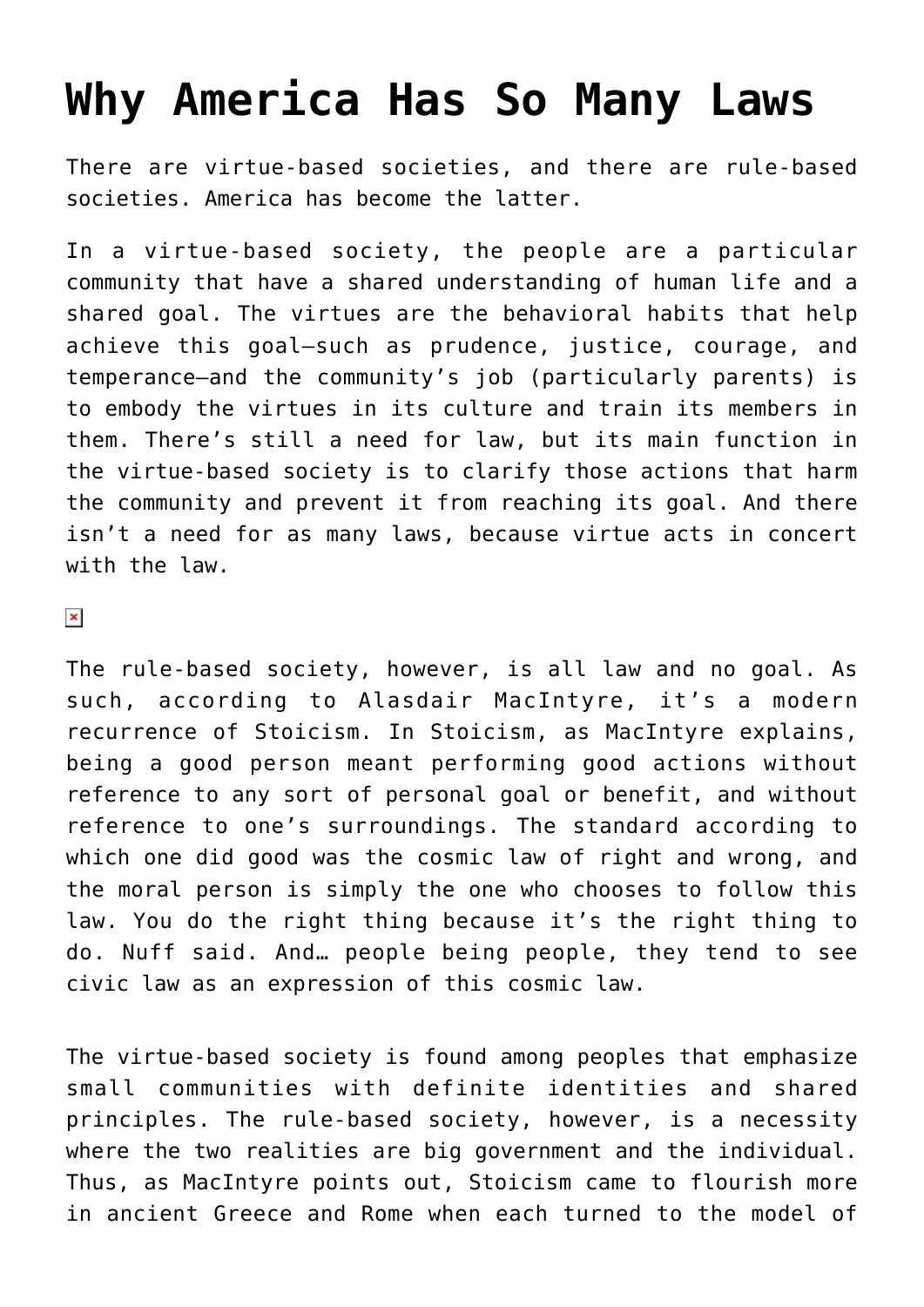## empire:

*"This suggestion [that a true community needs both virtues and laws] is perhaps a clue to what happened in Stoicism; for given the disappearance of such a form of community, just such a disappearance as was involved in the replacement of the city-state as the form of political life by first the Macedonian kingdom and later the Roman imperium, any intelligible relationship between the virtues and law would disappear. There would be no genuine shared common good; the only goods would be the goods of individuals. And the pursuit of any private good, being often and necessarily in these circumstances liable to clash with the good of others, would appear to be at odds with the requirements of the moral law. Hence if I adhere to the law, I will have to suppress the private self. The point of the law cannot be the achievement of some good beyond the law; for there now appear to be no such good."*

As time goes on, the laws in a rule-based society will have to increase, because the people have no communally-supported self-regulation on their behavior through virtue.

In case you were wondering, America http://www.nationalreview.com/article/418689/too-many-laws-mea ns-too-man…" href="https://www.intellectualtakeout.org/%3Ca%20href%3D"http: //www.nationalreview.com/article/418689/too-many-laws-means-to o-manycriminals">http://www.nationalreview.com/article/418689/too-ma ny-laws-means-too-man…" style="line-height: 1.29412em;">currently has about 4,500 federal criminal laws on its books, and about 300,000 federal regulations.

The virtue-based society is found among peoples that emphasize small communities with definite identities and shared principles. The rule-based society, however, is a necessity